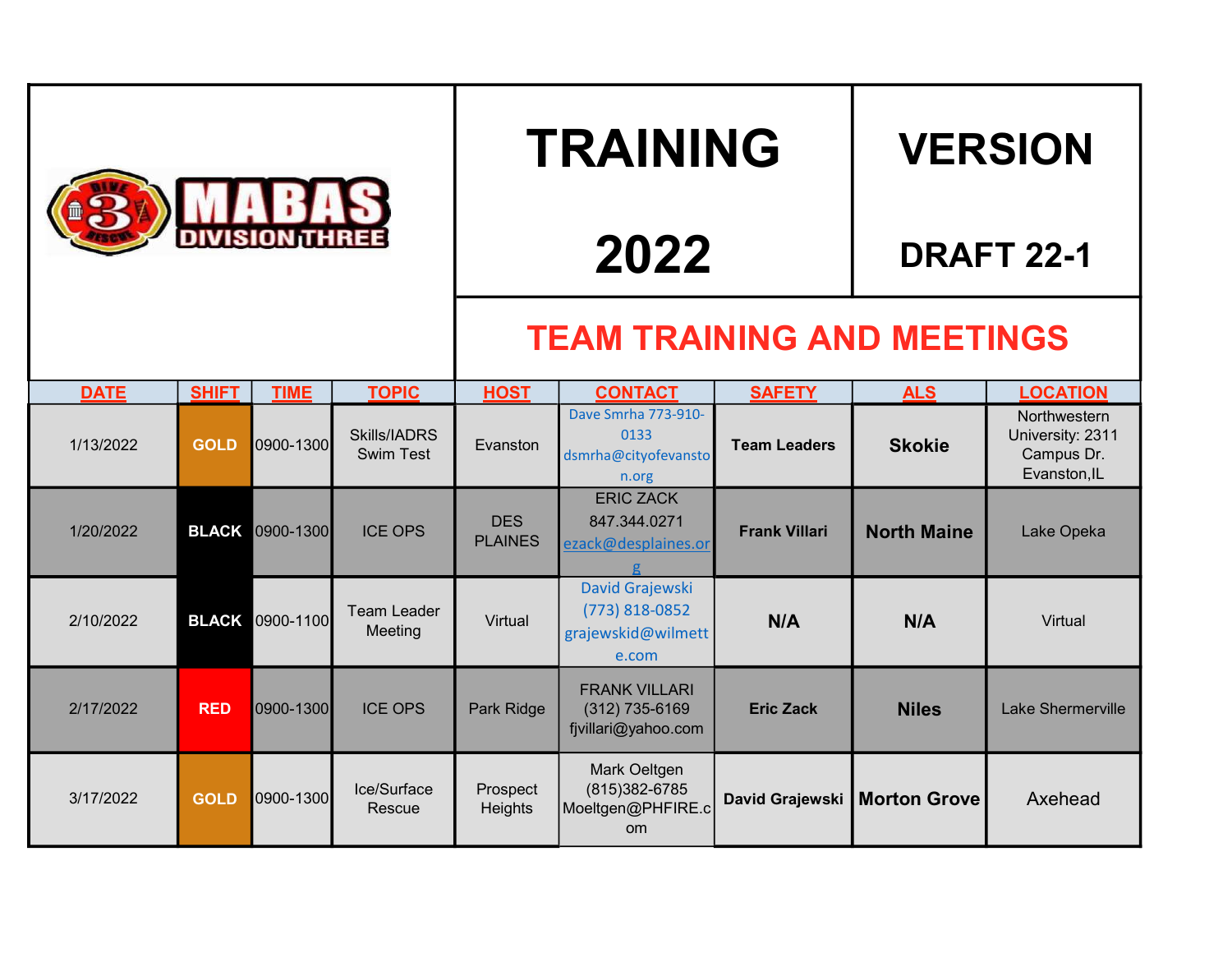| 4/21/2022 | <b>RED</b>   | 0900-1300 | <b>TBD</b>                    | Northbrook       | Mike Marinier 630-<br>399-5610                                   | <b>Mark Oeltgen</b> | <b>Glenview</b>    | <b>Lake Glenview</b>                                                          |
|-----------|--------------|-----------|-------------------------------|------------------|------------------------------------------------------------------|---------------------|--------------------|-------------------------------------------------------------------------------|
| 5/12/2022 | <b>RED</b>   | 0900-1100 | <b>Team Leader</b><br>Meeting | Virtual          | David Grajewski<br>(773) 818-0852<br>grajewskid@wilmett<br>e.com | N/A                 | N/A                | <b>Virtual</b>                                                                |
| 5/19/2022 | <b>GOLD</b>  | 0900-1700 | <b>Swift Water</b>            | <b>Deerfield</b> | Ken Schulman<br>$(847)533 - 5858$<br>kschulman@dbfd.org          | <b>TBD</b>          | <b>TBD</b>         | Yorkville-Marge<br>Cline                                                      |
| 6/9/2022  | <b>GOLD</b>  | 0900-1700 | Sonar/ROV                     | <b>TBD</b>       | David Grajewski<br>(773) 818-0852<br>grajewskid@wilmette<br>.com | N/A                 | N/A                | <b>COOK COUNTY</b><br><b>FOREST</b><br><b>PRESERVE</b><br><b>DISTRICT TBA</b> |
| 6/16/2022 | <b>BLACK</b> |           | 0900-1300 Lake Operations     | Wilmette         | David Grajewski<br>(773) 818-0852<br>grajewskid@wilmette<br>.com | <b>Tim McClusky</b> | Lincolnwood        | <b>Gillson Park</b><br>Wilmette, IL 60091                                     |
| 7/21/2022 | <b>GOLD</b>  | 0900-1300 | Comms                         | Glencoe          | Matt Esposito<br>mesposito@villageof<br>glencoe.org              | <b>Matt Stanley</b> | <b>Skokie</b>      | 10 Hazel Ave<br>Glencoe IL 60022                                              |
| 8/11/2022 | <b>RED</b>   | 0900-1100 | <b>Team Leader</b><br>Meeting | <b>Virtual</b>   | David Grajewski<br>(773) 818-0852<br>grajewskid@wilmette<br>.com | N/A                 | N/A                | <b>Virtual</b>                                                                |
| 8/18/2022 | <b>Black</b> | 0900-1300 | <b>Bar Operations</b>         | Highland Park    | Matt Stanley (847)<br>903-6950<br>mstanley@citypil.com           | Dave Johnson        | <b>North Maine</b> | 10 E Park Ave.<br>Highland Park, IL<br>60635                                  |